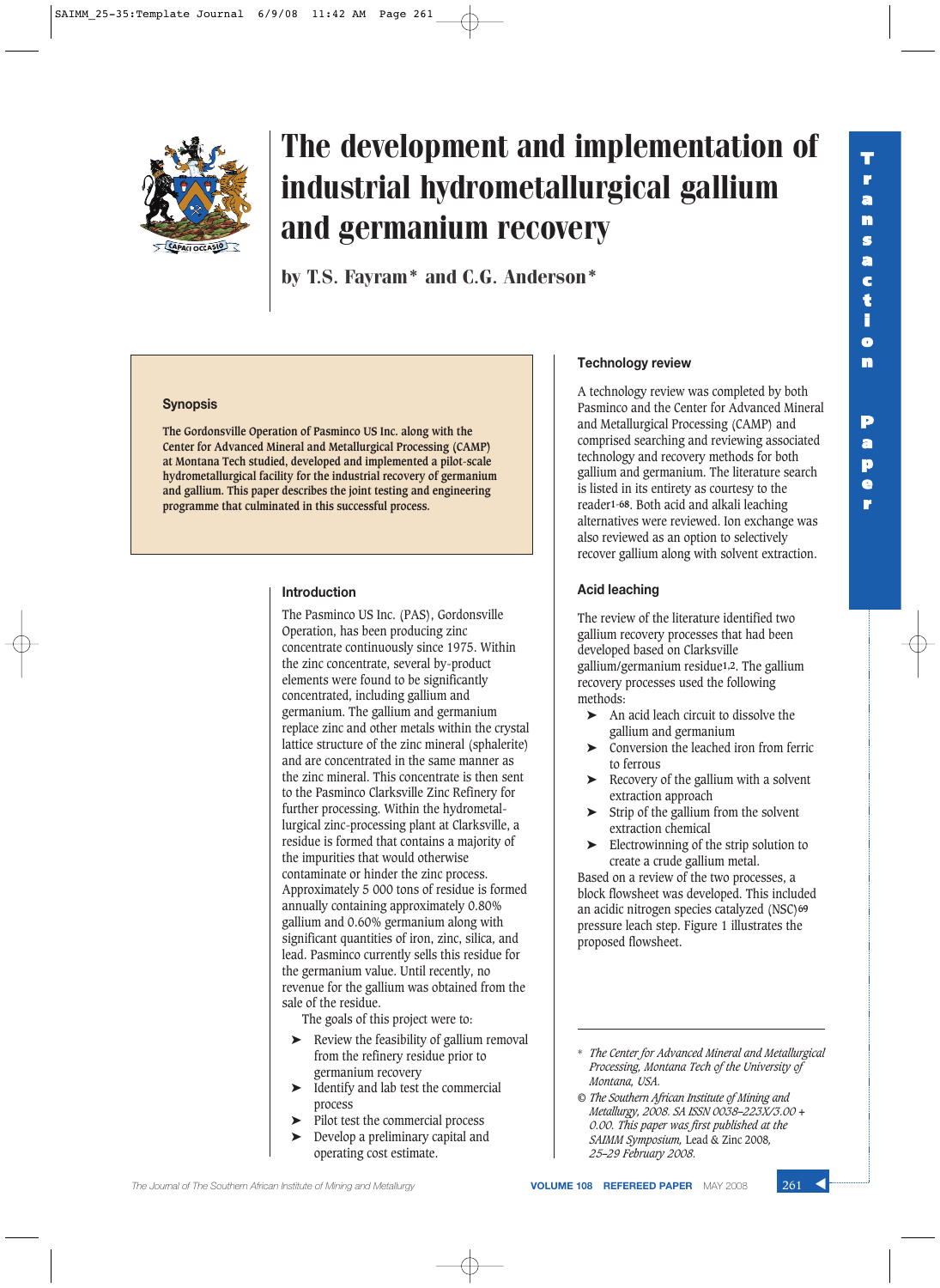

**Figure 1—Acid leach flowsheet**



**Figure 2—Alkaline leach flowsheet**

#### **Alkaline leaching**

The two alkaline leaching processes identified were from Dowa**3** and Cominco**4**. Both of the processes were nearly identical to each other and include the following:

- ➤ Alkaline leaching using sodium hydroxide to form a jarosite residue
- ➤ Precipitation of aluminum, cadmium, and zinc with calcium hydroxide
- ➤ Precipitation of germanium with magnesium hydroxide,
- ➤ Recovery of gallium by electrowinning.

The proposed alkaline leach flowsheet is shown in Figure 2.

### **Ion exchange**

Several ion exchange resins that contained aminodiacetic acid as the active component were tested to recover gallium. Figure 3 illustrates an ion exchange flowsheet.

### **Bench-scale testing**

Bench-scale testing was used to identify the parameters required for pilot testing. Process testing was completed to fill in gaps from the available data, confirm previous testing and ensure specific processes would work under the parameters given. Initial bench-scale testing by CAMP was completed using acid/alkaline leaching, cementation, solvent extraction, ion exchange, and electrowinning.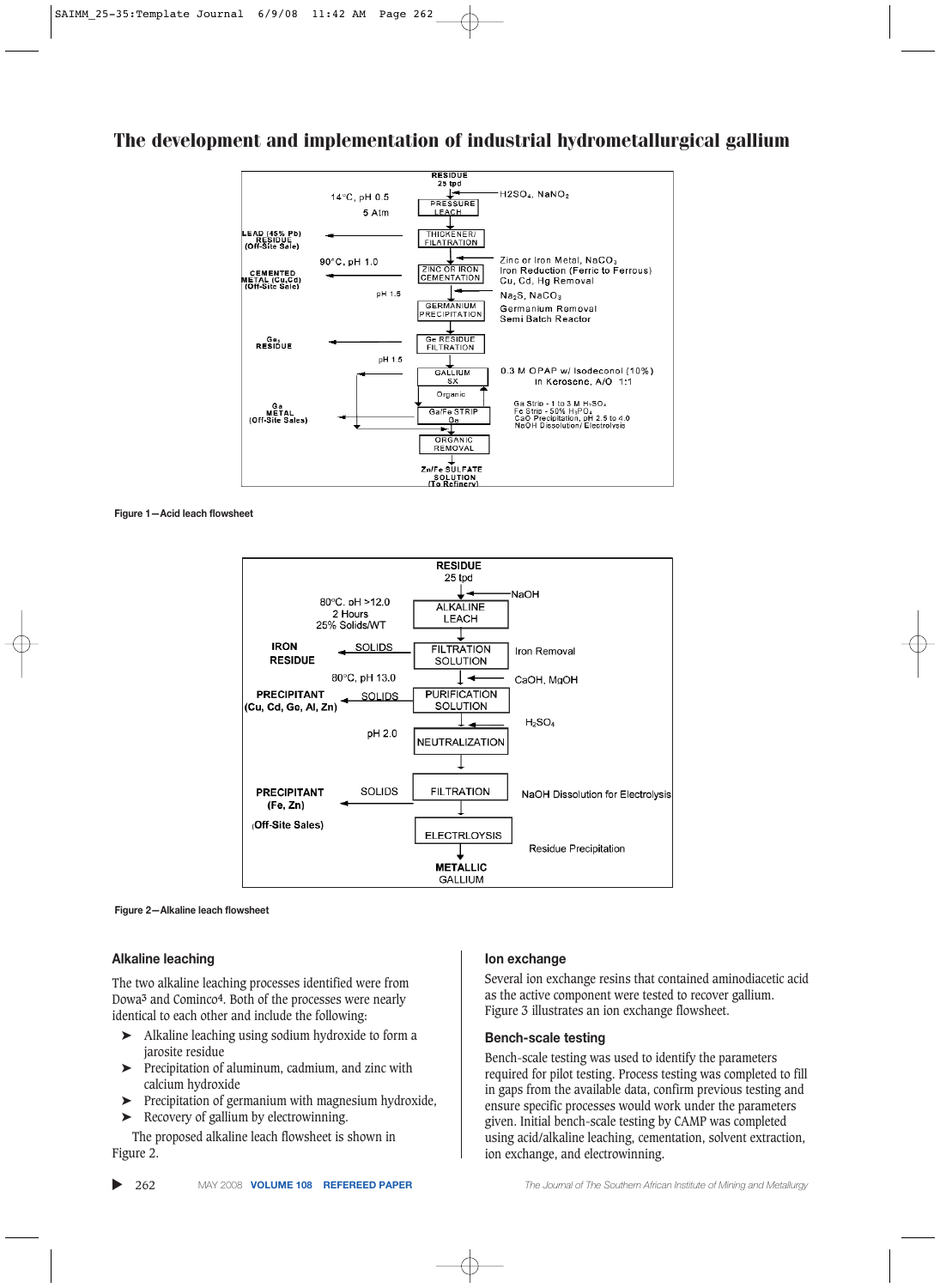#### **RESIDUE**  $25$  tpd 25 tpd H<sub>2</sub>SO<sub>4</sub>, NaNO<sub>3</sub> **LEACH** 140°C, pH 0.5 6 Atm THICKFNFR/ UE LEAD (45% Pb)<br>RESIDUE<br>(Off-Site Sale) **FILTRATION**  $\mathsf{QF}$ Zinc or Iron Metal, NaCO<sub>3</sub> 90°C. pH 2.0 **ZINC OR IRON** Iron Reduction (Ferric to Ferrous) **CEMENTATION** METAL (Cu,Cd) Cu, Cd, Hg Removal pH 2.0 **GALLIUM**  $WP-2$ IX Ga Strip - 1 to 3 M H 2SO4 Barren Ga<br>Solution Strip<br>Solution CaO Precipitation, pH 2.5 to 4.0<br>NaOH Dissolution/ Electrolysis Ga<br>METAL<br>(Off-Site Sales) **GA UPGRADE** Strip **IRON OXIDATION Residue Precipitation RESIDUE PRECIP RESIDUE**

The development and implementation of industrial hydrometallurgical gallium

**Figure 3—Ion exchange and electrowinning flowsheet**

### *Alkaline leaching*

Alkaline leaching was dismissed as a viable process due to the solubility of lead within the alkaline solutions. Lead was found to interfere with the recovery of the gallium.

### *Acid leaching*

In finding the optimum process to extract gallium from the final Clarksville leach residue, several gallium-laden materials were leached under varying conditions including:

- ➤ 1st Primary Filter Leach Cake Weak acid leach residue prior to flotation sulfur removal,
- ➤ Germanium Slag Slag product after germanium removal, and
- ➤ Clarksville Germanium Residue Final residue created at Clarksville refinery.

The latter residue is currently processed for germanium recovery. Testing consisted of weak acid leach (WAL), hot acid leach (HAL), and a nitrogen species catalyzed leach (NSC). The test parameters were identified in Table I.

Due to the high Ga recoveries from existing PAS processes and facilities, NSC testing was not completed due the need for a pressure vessel. However, NSC testing was completed on the Germanium slag. Table II summarizes the gallium recoveries for each test.

### *Cementation*

The cementation step was originally undertaken to do the following:

- ➤ Identify zinc dust requirements to convert the ferric iron to ferrous iron
- ➤ Raise the pH to 2.1 to allow for solvent extraction or ion exchange.

Subsequent testwork used parameters shown in Table III, with the results shown in Table IV.

All ferric iron was converted to ferrous iron. Note: sodium carbonate was added to bring the pH from 0.5 to 1.0 at a rate of 75 grams/litre.

#### The Journal of The Southern African Institute of Mining and Metallurgy **VOLUME 108 REFEREED PAPER** MAY 2008 263 **4**

### *Table I* **Acid leaching test parameters**

| Gallium recovery from leach type  |            |            |            |  |
|-----------------------------------|------------|------------|------------|--|
| Parameter                         | <b>HAL</b> | <b>WAL</b> | <b>NSC</b> |  |
| Slurry density, % solid by weight | 15%        | 15%        | 15%        |  |
| Temperature, °C                   | 90         | 75         | 105        |  |
| Time, hours                       | 5          | 5          | 2          |  |
| Acid strength, gms/ $\ell$        | 150        | ~5         | 150        |  |
| Pressure, atmospheres             | ambient    | ambient    | 6          |  |
| Mixing, shear w/propeller         | constant   | constant   | constant   |  |
| Sodium nitrite addition           | no         | no         | yes        |  |

| Gallium leach recovery |
|------------------------|
|                        |
| Table II               |

| Gallium recovery from leach type                                                 |                  |                  |                        |
|----------------------------------------------------------------------------------|------------------|------------------|------------------------|
| <b>Material</b>                                                                  | <b>WAL</b>       | <b>NSC</b>       |                        |
| 1st Primary filter leach cake<br>Clarksville germanium residue<br>Germanium slag | 96%<br>92%<br>NT | 91%<br>90%<br>NT | NT<br><b>NT</b><br>75% |
| NT: no test                                                                      |                  |                  |                        |

### *Table III*

### **Initial cementation parameters**

| <b>Parameters</b>                    | Leach solution |
|--------------------------------------|----------------|
| pH.                                  | 0.50           |
| Iron content, ferric gms/ $\ell$     | 6.5            |
| Acid strength, $H_2SO_4$ gms/ $\ell$ | 150            |
| Pressure, atmospheres                | ambient        |
| Temperature, °C                      | ambient        |
| Mixing, shear w/propeller            | constant       |
|                                      |                |

**r**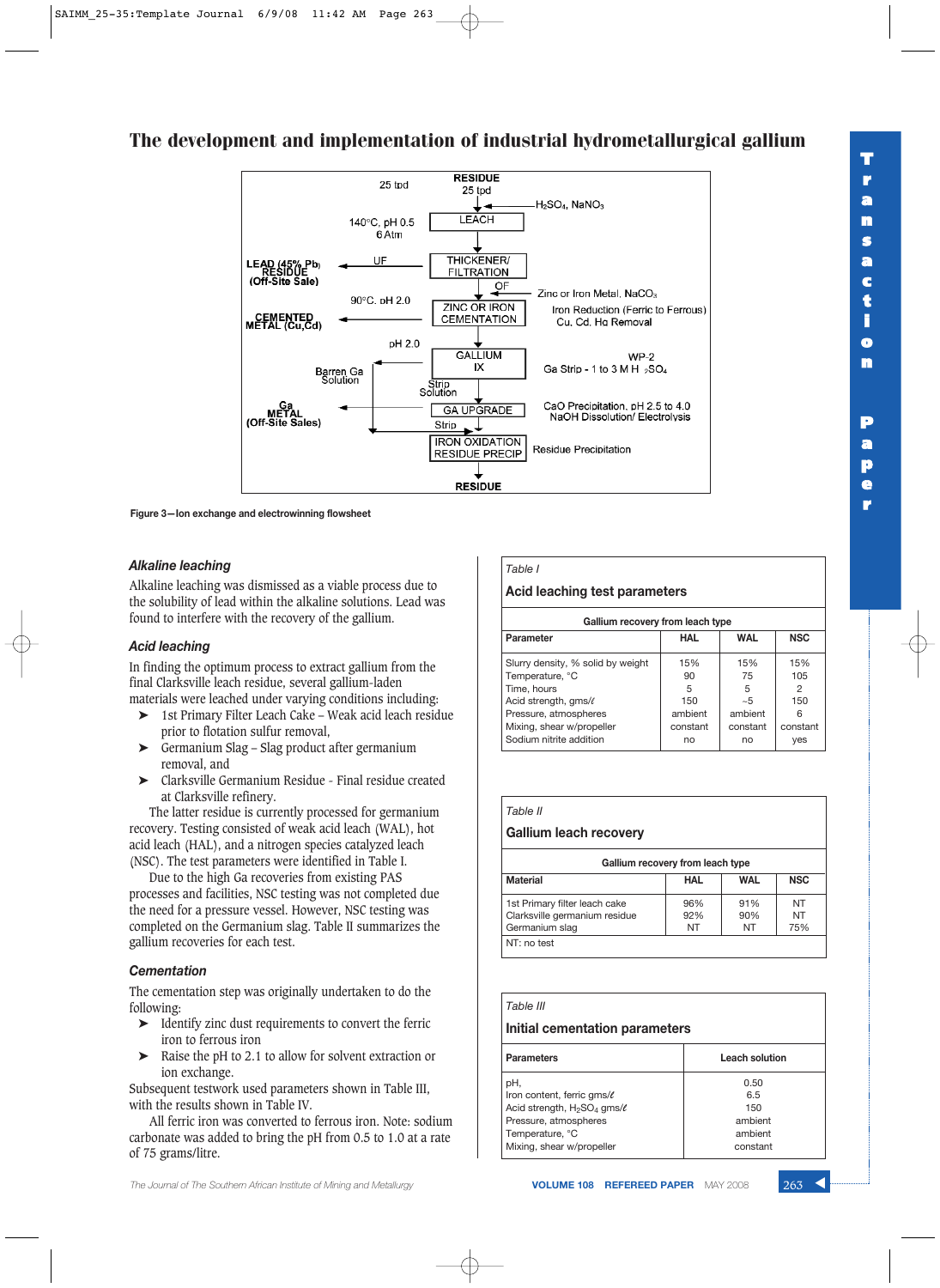| <b>Final cementation parameters</b> |
|-------------------------------------|
| Leach solution                      |
| 2.1                                 |
| 0.0                                 |
| 3                                   |
| 43                                  |
| 145                                 |
| constant                            |
|                                     |

|  | <b>Solvent extraction test parameters</b> |
|--|-------------------------------------------|

| <b>Parameters</b>                      | <b>Leach solution</b> |
|----------------------------------------|-----------------------|
| pH,                                    | 2.1                   |
| Iron content, ferric gms/ $\ell$       | 0.0                   |
| Acid strength, $H_2SO_4$ , gms/ $\ell$ | 3                     |
| O/A ratio,                             | 1:1                   |
| Loading time, min                      | 8                     |
| Extractant, OPAP molar                 | 0.3                   |
| Modifier, isododeconal % by Vol        | 10                    |
| Organic, kerosene                      |                       |
| Mixing                                 | shaker                |

### *Solvent extraction*

*Table V*

Solvent extraction was identified by the US Bureau of Mines**41** as an extraction technique for recovering gallium using octylphenyl acid phosphate (OPAP). The initial test work was on residue material from Clarksville and subsequently identified a solvent extraction flowsheet to remove gallium. Solvent extraction test work completed at CAMP for this project paralleled the Bureau's work.

In the bench-scale work, four mixing/settlers were used in counter current to imitate the flow of the pregnant leach liquor through several mixing settlers. Table V lists the bench-scale test parameters.

It is important to note that the OPAP was received as a hardened solid and required heating to melt the material prior to mixing with isododecanol and kerosene. As a liquid, the OPAP mixed well to form a coherent organic. The results listed in Table VI were obtained.

### *Ion exchange*

Ion exchange was not an initial option for recovery. Contact with resin manufacturers indicated that they had resins that would possibly work for gallium, but they had limited or no experience in gallium recovery. CAMP identified a silica based resin, WP-2, produced by Purity Systems Incorporated**70–75** that was subsequently tested. The resin parameters were identified as shown in Table VII.

Testing consisted of adding zinc powder to the leach liquor for impurity cementation, pH adjustment and ferric reduction, precipitant filtration, followed by ion exchange. Several leach liquors including residue leach liquor, first primary filter cake leach liquor, and germanium slag leach solution were tested. The initial ion exchange test parameters were identified as shown in Table VIII.

The results listed in Table IX were provided by testing at Purity Systems labs.

Upon completion of the initial test work, further work was completed using a hot acid leach solution produced by CAMP. The ion exchange parameters listed in Table X were used for this test.

All ion exchange loading and strips were taken to completion. Based on this test, the results as presented in Table XI were obtained.

| Table VI                        |                |
|---------------------------------|----------------|
| Solvent extraction test results |                |
| <b>Parameters</b>               | Leach solution |
| Gallium recovery, %             | $90+$          |
| Zinc recovery, %                |                |
| Iron recovery, %                | < 0.5          |
| Germanium recovery, %           |                |
| Temperature, °C                 | ambient        |
| Mixing, shear w/propeller       | constant       |

| Table VII           |                       |
|---------------------|-----------------------|
| IX resin parameters |                       |
| <b>Parameters</b>   | <b>Leach solution</b> |

| Substrate     | Silica gel/polyamine composite |
|---------------|--------------------------------|
| Active agent  | Iminodiacetic Acid             |
| Particle size | 60-80 mesh                     |
| Pore size     | 175 (um)                       |
| Ionic form    | Hydrogen                       |
| Swell         | none                           |
|               |                                |

| Table VIII                             |                |
|----------------------------------------|----------------|
| Initial IX parameters                  |                |
| <b>Parameters</b>                      | Leach solution |
| pH.                                    | $2.1 - 2.5$    |
| Temperature, °C                        | ambient        |
| Iron content, ferric, gms/ $\ell$      | n n            |
| Acid strength, $H_2SO_4$ , gms/ $\ell$ | $1 - 3$        |
| IX Flow rate, bed volumes/minute       | 0.5 upflow     |
| Strip solution, gms/ $\ell$            | 200            |
| Strip rate, bed volumes/minute         |                |

| Table IX                                                        |      |           |      |       |
|-----------------------------------------------------------------|------|-----------|------|-------|
| Gallium IX recovery (%)                                         |      |           |      |       |
| <b>Test</b>                                                     | Ga   | Ge        | Fe   | Zn    |
| <b>WAL</b> solution                                             | 87.3 | 1.6       | 0.75 | 0.09  |
| 1st primary filter cake solution<br>(Test 5a)                   | 79.9 | 7.6       | 0.44 | 3.71  |
| 1st primary filter cake solution -<br>multiple passes (Test 5b) | 88.6 | <b>NR</b> | 0.76 | 9.55  |
| Germanium slag                                                  | 78.7 | <b>NR</b> | 0.85 | 14.75 |
| NR - Not recovered                                              |      |           |      |       |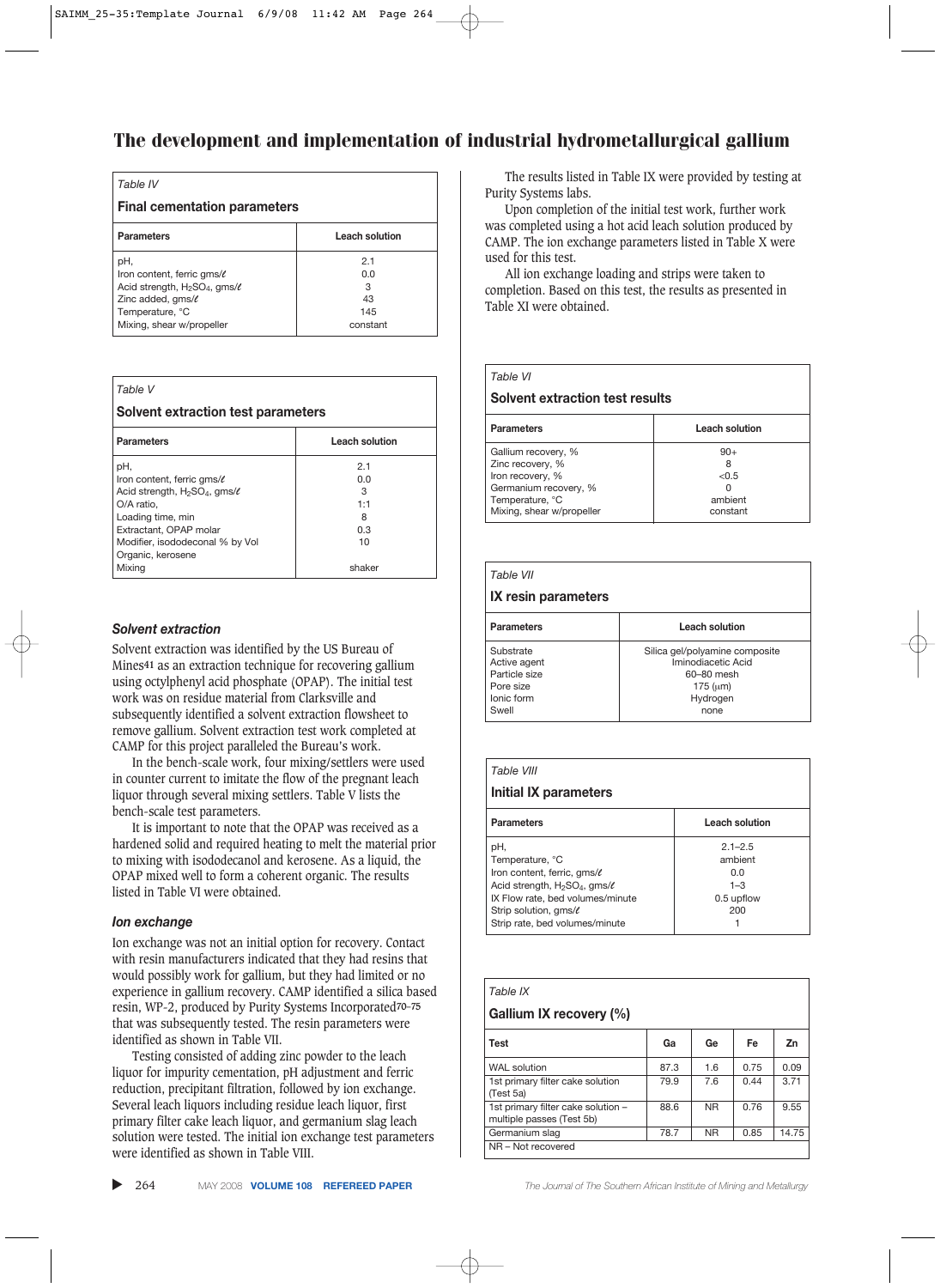| Table X                                                    |                |  |
|------------------------------------------------------------|----------------|--|
| Hot acid leach ion exchange testing parameters             |                |  |
| <b>Parameters</b>                                          | Leach solution |  |
| pH.                                                        | $2.1 - 2.5$    |  |
| Temperature, °C                                            | ambient        |  |
| Iron content, ferric gms/ $\ell$                           | n n            |  |
| Acid strength, $H_2SO_4$ gms/ $\ell$                       | $1 - 3$        |  |
| IX flow rate, bed volumes/minute                           | 0.833 upflow   |  |
| Strip solution, H <sub>2</sub> SO <sub>4</sub> gms/ $\ell$ | 200            |  |
| Strip rate, bed volumes/minute                             | 0.1 upflow     |  |

| Table XI                                                    |                     |  |
|-------------------------------------------------------------|---------------------|--|
| Ion exchange HAL recovery                                   |                     |  |
| <b>Parameter</b>                                            | <b>HAL solution</b> |  |
| Gallium recovery, %                                         | 85.1                |  |
| Resin capacity, grams Ga/kg resin                           | 4.8                 |  |
| Attrition                                                   | none                |  |
| Strip time, bed volumes                                     | 1.5                 |  |
| Note: Iron and zinc loadings were also found to be similar. |                     |  |

### *Solution purification*

Because precipitation of gallium and other metals is standard practice within the Pasminco refinery, no initial bench-top precipitation and electrorefining work was completed. A review of the refinery mass balance shows the refinery currently precipitates almost 100% of the gallium, germanium, iron, lead, and other contaminate metals between a pH of 2.5 and 4.5.

Purification consisted of precipitating gallium from the ion exchange strip solutions at pH 4.1 using sodium hydroxide. At pH 4.1, the germanium, iron, lead, cadmium, aluminum, copper, and some zinc will also precipitate but these elements have mostly been removed in prior processing. The solution is then filtered and the filter cake washed. The filter cake, which contains the gallium, is redissolved using 200 gram per litre sodium hydroxide solution at 30% solids by weight. Gallium, being 100% soluble in a hydroxide solution, will go back into solution along with any remaining germanium, lead, cadmium, aluminum, copper, and zinc. Iron is insoluble as a hydroxide and will not dissolve into solution. Zinc is only sparingly soluble in high pH solutions. What remains is a high gallium and zinc hydroxide solution ready for electrowinning.

#### *Electrowinning*

Electrowinning of solution purification hydroxide solutions was tested using purchased gallium and zinc in simulated process solutions. The parameters of Table XII were used for testing.

Initial testing identified a large amount of gassing at both the anode and cathode. This gassing diminished as gallium started to plate on the cathode. Gallium formed on the cathode as small droplets of liquid gallium that eventually grew and dripped off the cathode. Residual gallium was easily removed from the cathode by brushing. Zinc formed

small dendrites that readily detached and floated within the solution. The results of the electrowinning test are shown in Table XIII.

### *Pilot testing*

Pilot testing was completed to confirm the results identified from the bench-scale testing. Ion exchange, because of its ease of operation and positive bench-scale test results, was picked as the process ultimately to separate the gallium from the leach solutions. Because all the processes except the ion exchange process used commercially available and viable processes, the main focus of the pilot was to confirm gallium ion exchange recovery at larger scale. Additional testing was not completed unless pilot testing found variations from the bench-scale testing. The scale factor used for piloting was approximately 100 to 1. Piloting consisted of testing the following systems:

- ➤ Hot acid leaching
- **Cementation**
- ▶ Ion Exchange
- ➤ Precipitation
- ► Electrowinning.

### *Hot acid leaching*

Hot acid leaching was completed separately from the pilot test. The leaching was completed at the Clarksville Cadmium plant using a 1 500 gallon agitated stainless steel tank designed for leaching. Hot acid leaching for the pilot test, used the parameters of Table XIV.

For the pilot test, approximately 1 050 kilograms of germanium residue was added to 4 000 litres of water under high agitation. Approximately 1 000 litres of water was not

| Table XII                             |                   |  |  |
|---------------------------------------|-------------------|--|--|
| <b>Electrowinning test parameters</b> |                   |  |  |
| <b>Variables</b>                      | <b>Parameters</b> |  |  |
| Current density, amps/m <sup>2</sup>  | 500-1000          |  |  |
| Cell voltage, volts                   | 3.O               |  |  |
| Current efficiency, %                 | $30 - 50$         |  |  |
| Anode material<br>2 ea - stainless    |                   |  |  |
| Cathode material<br>1 ea - stainless  |                   |  |  |
| Cell temperature, °C<br>30            |                   |  |  |
| Flow rate, e/min                      |                   |  |  |

| Table XIII                                                                                                                                                                                |                                                        |  |
|-------------------------------------------------------------------------------------------------------------------------------------------------------------------------------------------|--------------------------------------------------------|--|
| Electrowinning test results                                                                                                                                                               |                                                        |  |
| Variables                                                                                                                                                                                 | <b>Parameters</b>                                      |  |
| Current density, amps/m <sup>2</sup><br>Cell voltage, volts<br>Current efficiency, %<br>Anode deposition<br>Cathode deposition<br>Zn dendrites<br>Cell temperature, C<br>Flow rate, e/min | 1000<br>3.8<br>29<br><b>None</b><br>Ga Droplets,<br>34 |  |
| Note: Gallium was easily removed from the cathode.                                                                                                                                        |                                                        |  |

**p e r**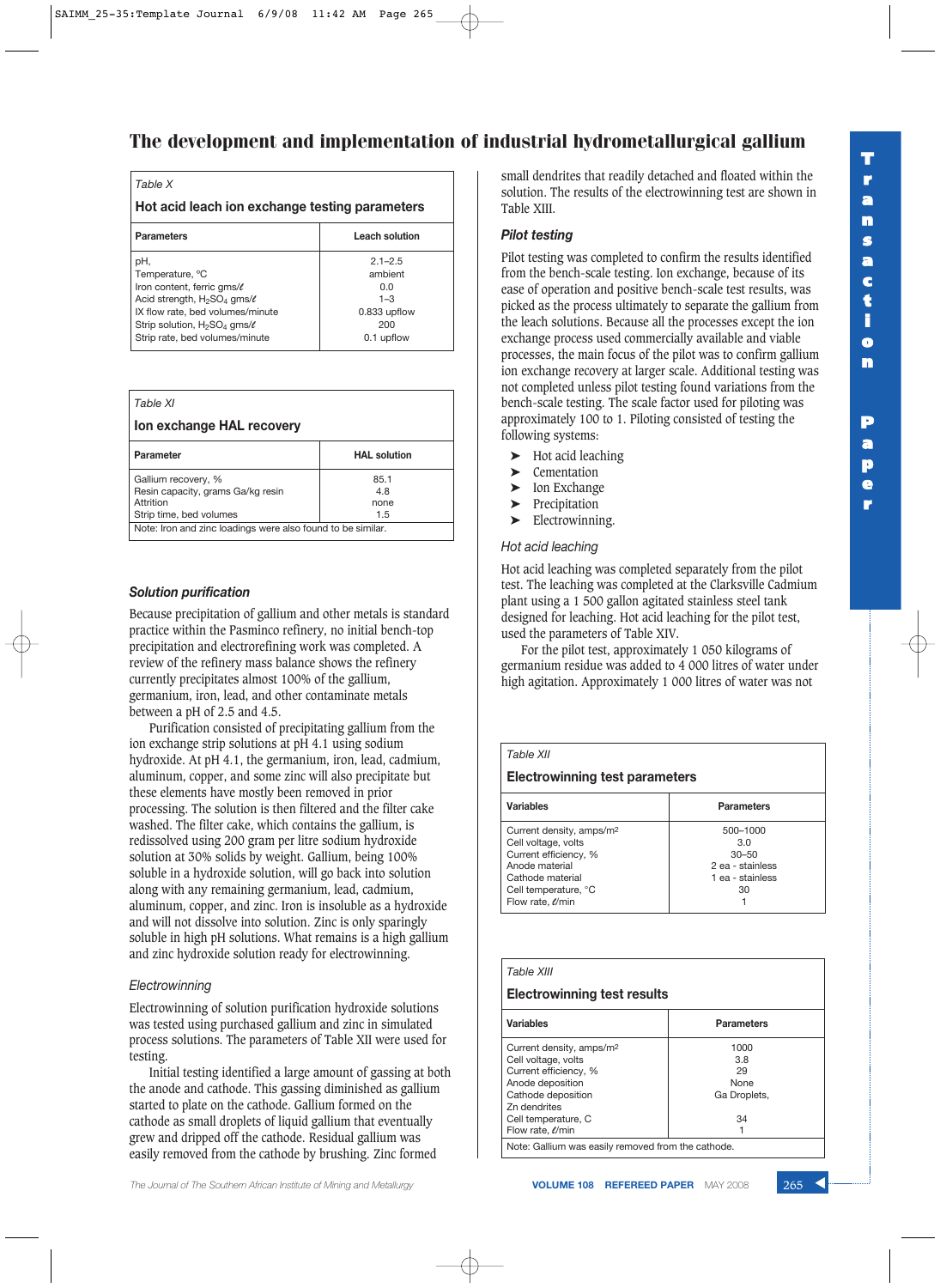| Table XIV                         |            |  |
|-----------------------------------|------------|--|
| Acid leaching test parameters     |            |  |
| Parameter                         | <b>HAL</b> |  |
| Slurry density, % solid by weight | 15%        |  |
| Temperature, °C<br>Time, hours    | 90<br>5    |  |
| Acid strength, gms/ $\ell$        | 150        |  |
| Pressure, atmospheres             |            |  |
| Mixing, shear w/propeller         | constant   |  |
| Other, sodium nitrite addition    | no         |  |

| Table XV                                                       |                                                                                                                                                                  |      |       |      |                           |
|----------------------------------------------------------------|------------------------------------------------------------------------------------------------------------------------------------------------------------------|------|-------|------|---------------------------|
| Pilot hot acid leach (HAL) results                             |                                                                                                                                                                  |      |       |      |                           |
| Element                                                        | Germanium<br><b>Final Leach</b><br><b>Pilot</b><br>Filtrate<br>residue head<br>residue<br>grade<br>recovery,<br>$q/\ell$<br>grade, %<br>grade, %<br>$\%$<br>$\%$ |      |       |      | <b>Bench</b><br>recovery, |
| Ga                                                             | 0.83                                                                                                                                                             | 2.1  | 0.17  | 93.3 | 92.0                      |
| Ge                                                             | 0.61                                                                                                                                                             | 0.8  | 0.21  | 88.8 | 84.4                      |
| Zn                                                             | 11.91                                                                                                                                                            | 32.8 | 4.24  | 88.4 | 48.8                      |
| Fe                                                             | 12.76                                                                                                                                                            | 26.5 | 3.22  | 91.7 | 96.5                      |
| Pb                                                             | 14.87                                                                                                                                                            | ΝS   | 30.70 | 32.3 | 0.03                      |
| Cd                                                             | 0.12                                                                                                                                                             | 5.2  | 0.04  | 98.9 | 84.6                      |
| Cu                                                             | 1.79                                                                                                                                                             | 4.43 | 0.13  | 97.6 | 79.7                      |
| NS-No Sample. Pb results were back calculated based on residue |                                                                                                                                                                  |      |       |      |                           |
| grade.                                                         |                                                                                                                                                                  |      |       |      |                           |

added to allow for steam condensation and extra water addition during leaching. The leach residue was allowed to mix thoroughly in the leach vessel. Upon agitation, steam was directly injected into the slurry to bring the temperature to between 80 and 90°C. Once at temperature, the solution was leached for 5 hours and then filtered. The results are listed in Table XV.

Filtration of the solution was completed in a plate and frame filter using 215 square feet of filter cloth. The cloth was a 10.5 oz polypropylene with a porosity of 3 to 5 cubic feet per minute under 1" water pressure. The filter is designed to trap 1 micron particles or larger. The filter rate of the material was approximately 20 litres/minute with the filtrate being slightly cloudy at the beginning of filtration and clearing in a short period of time after the cake began to build. A small polishing filter or filtrate recycle will be required in a full-scale application. Testing identified that HAL can effectively leach the gallium from the residue with the pilot test validating the results of the initial bench-scale testing.

### *Cementation*

Cementation was completed in a 750 gallon stainless steel open top agitated vessel. Approximately 500 gallons of filtered HAL solution was added to the vessel. As identified previously, the main goals of the cementation process was to convert the ferric iron to ferrous iron, raise the pH to 2.1, and precipitate as many of the impurity elements as possible. In testing, the zinc powder was added to the agitated solution at ambient temperature from the top of the tank. Temperature and pH were monitored during the entire process. Zinc was added as needed until pH 2.1 was obtained. The test results are shown in Table XVI.

Upon completing the test, the cementation product was filtered through a 2 cubic foot plate and frame test filter. When initially filtering the material, the cementation product immediately blinded the filter cloth. At this point, a sample of the cementation product was sent to Eimco Process Equipment Company. Testing identified that the material was finely divided and would filter at a rate of only 0.125 gallons/square foot/hour.

Eimco identified several processes that would filter the cementation material. The first process was a vacuum filter with a precoat. Flow rates of 9 to 11 gallons/square foot/hour were obtained. The second process was to use a pressure filter such as a plate and frame filter and add a body-coat such as diatomaceous earth to the agitated cementation solution and mixed thoroughly. The diatomaceous earth builds up against the cloth along the finely divided cementation product and maintains porosity. Flow rates of 2 gallons/square foot/hour were obtained.

In the pilot test, a 7 plate, 56 square feet filtering capacity, plate and frame filter was purchased and set up to process the cementation product. A medium porosity, polypropylene filter cloth recommended by Eimco was installed. Approximately 25 pounds of diatomaceous earth was added to the cementation product, mixed and filtered. Upon filtering, approximately 400 gallons of material was filtered in 2.5 hours or a rate of 2.8 gallons/square foot/hour. The cementation product dropped relatively easily from the plates, although some scraping was required in the back end of the filter. Some of the material in the back end was relatively damp. The results of the cementation step are listed in Table XVII.

A review of the testing identified that the gallium was not precipitated. The gallium in the filter cake was soluble gallium and was not washed from the cake due to ineffi-

#### *Table XVI*

**Zinc powder cementation testing result**

| <b>Parameters</b>                    | Leach solution         |
|--------------------------------------|------------------------|
| pH,                                  | $< 0.5$ to 2.0         |
| Zinc usage*, gms/ $\ell$             | 240                    |
| Temperature, °C                      | 21 to 54               |
| Iron content, ferric gms/ $\ell$     | n n                    |
| Acid strength, $H_2SO_4$ gms/ $\ell$ | 200 to 3.0             |
| Color                                | clear to reddish black |

| Table XVII    |                                                       |                                                 |                      |  |
|---------------|-------------------------------------------------------|-------------------------------------------------|----------------------|--|
|               | Pilot plant zinc powder cementation results           |                                                 |                      |  |
| Element       | <b>Pre cementation</b><br>solution grade,<br>$q/\ell$ | Post cementation<br>solution grade,<br>$q/\ell$ | Filter cake.<br>$\%$ |  |
| Ga            | 2.0                                                   | 1.73                                            | 0.19                 |  |
| Ge            | 0.7                                                   | 0.049                                           | 4.87                 |  |
| 7n            | 29.7                                                  | 57                                              | 12.63                |  |
| Cd            | 7.4                                                   | 2.3                                             | 3.13                 |  |
| Сu            | 4.23                                                  | 0.005                                           | 32.00                |  |
| Fe            | 25.5                                                  | 20.0 (all as $Fe+2$ )                           | 4.51                 |  |
| Pb            | ΝS                                                    | <b>NS</b>                                       | 3.15                 |  |
| NS: No Sample |                                                       |                                                 |                      |  |

266 MAY 2008 **VOLUME 108 REFEREED PAPER** *The Journal of The Southern African Institute of Mining and Metallurgy*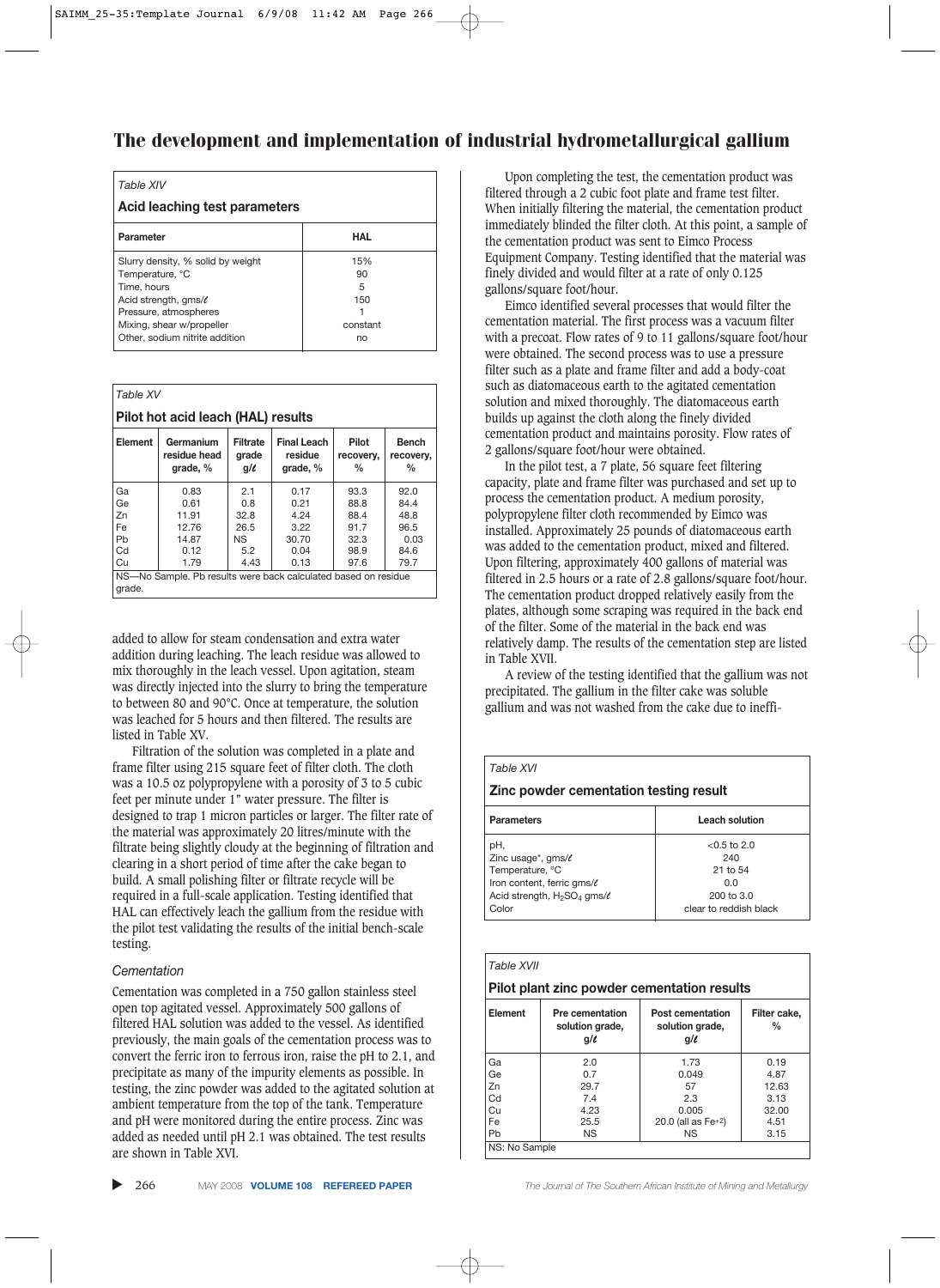ciencies in rinsing. The germanium completely precipitated along with the copper. The lead in the filter cake was found to be from the zinc powder used in the test. Clarksville adds lead to their zinc powder to help in their purification processes. Most of the cadmium precipitated but the solution temperatures were not high enough to bring the precipitation to completion. The zinc level increased due to the cementation process. Gaseous hydrogen also formed, which required proper ventilation and monitoring as the hydrogen levels gassing from the tank were above 1 000 ppm. The iron level remained relatively the same but all of the ferric iron converted to ferrous.

The pilot test was a success in that all of the goals were accomplished. The ferric iron was converted to ferrous iron, most of the impurity metals were precipitated, and the pH was increased to 2.1. But in the test, two issues arose. First, the amount of zinc consumed was considerably higher than expected and the germanium precipitated with the zinc. This did not happen in the bench-scale testing. To tackle the first problem of the high zinc consumption, several bench-scale tests were completed. These tests were used to confirm the pilot plant usage and identify an alternative to zinc to initially raise the pH to some point around pH 1.0 and still use zinc for cementation and raise the pH to its final point of 2.1. Initial tests used both sodium carbonate and sodium hydroxide to raise the pH.

In the first test, sodium hydroxide and sodium carbonate were added to the leach solution to bring the pH to 2.1. This was done to ensure that the addition of either material would not have any adverse effects on the solution. Based on this initial testing, sodium hydroxide was immediately eliminated as a precipitate started to form at approximately pH 1.3 to 1.5. Sodium carbonate showed no such precipitation.

A test using zinc was completed in the laboratory to see if the results could be duplicated. Parameters recorded included Eh, pH, temperature, free acidity, and zinc addition. In the test, the amount of zinc used was approximately 230 grams/litre of zinc powder. This was equivalent to the pilot cementation testing. The results are shown in Table XVIII. The increase in Ga and Fe grades was due to a slight decrease in solution volumes upon completion from taking samples. These results were similar to the pilot cementation results. The lead increase was due to the lead in the zinc powder.

Upon achieving the same results as the pilot, sodium carbonate was added in various amounts until the amount of zinc use was cut in half. Ultimate test runs at 180 grams/litre sodium carbonate, dropped the zinc usage to about 120 grams/litre. Germanium would be recovered from the zinc precipitant cake as needed. The results are identified in Table XIX and indicate that the cementation products stayed relatively the same but the zinc usage was cut in half. Sodium carbonate use was therefore incorporated into the final design.

#### *Ion exchange*

The main focus of the pilot testing was to test gallium recovery with ion exchange. Final filtered solution from cementation was used to run the ion exchange tests. The design parameters of the pilot ion exchange columns are listed in Table XX.

Pilot testing consisted of having three columns operating in series and with one strip column. The highest Ga loaded column would then be stripped and readied for loading again. The strip solution consisted of 200 gram/litre  $H_2SO_4$  running upflow through the column at approximately 1/10 of a bed volume per minute. The solution was recycled until stripping was complete. Typically, stripping was extremely fast, taking only 1/10 the time of loading. Upon completion of stripping, the column was drained of strip solution (which was added back to the strip solution container) and rinsed with water. The water was added back to the leach solution make-up circuit. The strip solution was not changed during the entire process to build the gallium tenor.

Initial testing focused on the ability of the resin to collect gallium and identify its characteristics. During these tests, the resin did not react quickly enough requiring all tails solutions from the ion exchange columns to be captured for re-circulation (see Table XXI).

In the initial testing, the gallium solution concentration would start at some level, then increase, and finally drop back to some lower level at which point the gallium solution

## *Table XVIII* **Cementation results—zinc only** Element Pre cementation **Prost cementation**

|    | solution grade,<br>mg/L | solution grade,<br>$mg/\ell$ |
|----|-------------------------|------------------------------|
| Ga | 812                     | 867                          |
| Ge | 131                     | 0.9                          |
| Zn | 15469                   | 228011                       |
| Cd | 102                     | 41                           |
| Cu | 979                     | 2                            |
| Fe | 8095                    | 10814                        |
| Pb | 0.8                     | 7.5                          |

### *Table XIX*

**Cementation results (with 180 gram/Litre sodium carbonate addition)**

| <b>Element</b> | Pre cementation<br>solution grade,<br>$mg/\ell$ | Post cementation<br>solution grade,<br>$mg/\ell$ |  |
|----------------|-------------------------------------------------|--------------------------------------------------|--|
| Ga             | 812                                             | 732                                              |  |
| Ge             | 131                                             | 59.2                                             |  |
| Zn             | 15469                                           | 127248                                           |  |
| Cd             | 102                                             | 29.2                                             |  |
| Cu             | 979                                             | 2.0                                              |  |
| Fe             | 8095                                            | 10884                                            |  |
| Pb             | 0.8                                             | 0.9                                              |  |
|                |                                                 |                                                  |  |

### *Table XX* **Pilot plant ion exchange column parameters Variables Parameters** Columns 4 Recovery columns (in series) 3 Strip columns<br>Size  $H - 1.3 m$  $D - 0.20$  m Flow Upflow, countercurrent Expansion, % 100<br>Flow rate (all) bed volumes/min 1/10 Flow rate (all), bed volumes/min

**T r a n**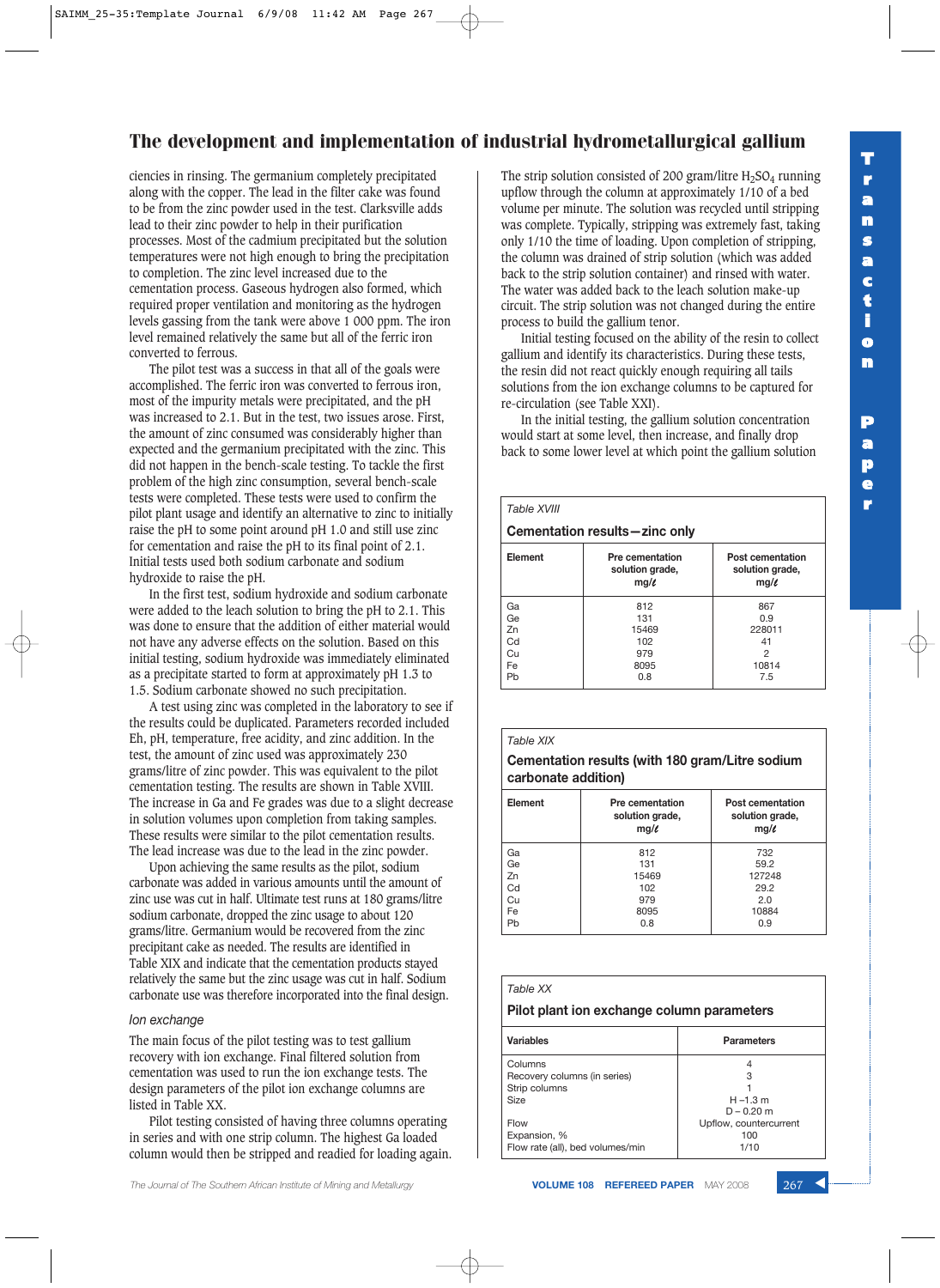level would stay relatively constant for several hours. The solution was being recirculated from the cementation head tank back at this time. After several tests with the same results, and some success with loading and stripping, the loading curve showed gallium loading at a rate of approximately 2 to 3 grams of gallium per kilogram of resin. This was well below the bench testing and at times there was no gallium to strip.

A review identified the problem as the recycled cementation solution dropping below pH 1.8 and essentially stripping the resin of gallium as fast as the gallium loaded. Sodium carbonate was added to the solution to ensure the pH was maintained between 2.1 and 2.5. Table XXII identifies typical results using pH control. Loading rates for this test were approximately 12 grams per kilogram of resin. This was well above the loading rates identified in the testwork.

Upon redesigning the pilot system for recirculation and pH control, a test was completed with the remaining fresh cementation solution. The test used approximately 200 gallons of fresh solution recirculated through the ion exchange columns maintaining a pH at 2.1. Three columns were on line at one time while one column was stripping. Approximately 60 to 70 gallons of strip solution was used for the test. Final results shown in Table XXIII identified gallium recovery at 94% with good selectivity towards zinc, cadmium and iron. The amount of copper, germanium, and lead were insignificant. These tests identified that the ion exchange process could be effectively used and incorporated into the final design.

| Table XXI                           |                   |                |                   |
|-------------------------------------|-------------------|----------------|-------------------|
| <b>Typical ion exchange results</b> |                   |                |                   |
| <b>Time</b>                         | Ga conc, $g/\ell$ | <b>Strips</b>  | Ga conc, $g/\ell$ |
| 0                                   | .704              |                |                   |
|                                     | .721              |                |                   |
| 2                                   | .815              | 1              | .365              |
| 3                                   | .986              |                |                   |
| 4                                   | .965              | $\overline{2}$ | .508              |
| 5                                   | <b>NS</b>         |                |                   |
| 6                                   | .811              | 3              | .637              |
| 7                                   | .782              | 4              | .892              |
| 8                                   | .681              | 5              | .812              |
| 9                                   | .713              | 6              | .955              |
| 10                                  | .759              |                | .934              |

| <b>Table XXII</b>                                                                                                                |                   |               |                   |
|----------------------------------------------------------------------------------------------------------------------------------|-------------------|---------------|-------------------|
| <b>Typical ion exchange results</b>                                                                                              |                   |               |                   |
| Time                                                                                                                             | Ga conc, $q/\ell$ | <b>Strips</b> | Ga conc, $q/\ell$ |
| <sup>0</sup>                                                                                                                     | 1.30              |               | 3.10              |
| 2.0                                                                                                                              | 0.92              |               | 3.45              |
| 3.5                                                                                                                              | 0.60              | 2             | 3.60              |
| $5.5*$                                                                                                                           | 0.50              | 3             | 4.14              |
| 7.5                                                                                                                              | 0.35              | $4**$         | 4.00              |
| 8.5                                                                                                                              | 0.24              | 5             | 4.50              |
| Notes: *Added sodium hydroxide to increase pH to 2.1<br>**Added H <sub>2</sub> SO <sub>4</sub> to maintain 200 gm/l free acidity |                   |               |                   |

#### ▲

#### *Precipitation*

Upon completion of the pilot ion exchange testing, approximately 60 to 70 gallons of final strip solution was obtained for gallium recovery. This solution contained approximately 200 grams/litre free acidity of  $H<sub>2</sub>SO<sub>4</sub>$  that needed to be neutralized to basic conditions to allow gallium electrowinning. The first step of the precipitation process involved some laboratory work to bring the pH of the strip solution to a pH of 4.2. The initial process tested various reagents included lime, sodium carbonate, and sodium hydroxide. Lime use was discontinued because of the overwhelming amount of solids precipitated. Sodium carbonate use was also discontinued because of the amount of chemical required to achieve pH 4.2 and the excessive amount of precipitate formed. Sodium hydroxide was ultimately chosen because the amount of precipitate formed was not excessive, the amount of chemical use was not excessive, and the reaction readily created heat that improved precipitation. Although a hydroxide cake was formed, it was readily filtered.

In the pilot test, approximately 10 gallons of 50% sodium hydroxide was slowly added to the strip solution in an agitated tank. This was equivalent to adding approximately 110 grams/litre of 100% NaOH. As the solution was added, the solution temperature increased to approximately 70°C with a precipitate forming at  $\sim$  pH 2.5. The pH was slowly increased to 4.1 where sodium hydroxide addition stopped. At this point the solution was filtered through a plate and frame filter. The filtrate was clear with approximately 2 kg of reddish brown precipitate formed. Table XXIV illustrates the results of the precipitation. As expected, the gallium completely precipitated while a majority of the other elements stayed in solution. This was consistent with what had been identified in the PAS refinery and literature.

#### *Table XXIII*

| Final pilot ion exchange test results |                                            |                                 |                                         |  |  |  |
|---------------------------------------|--------------------------------------------|---------------------------------|-----------------------------------------|--|--|--|
| Element                               | <b>Cementation head</b><br>grade, $q/\ell$ | lon exchange<br>tail grade, g/c | Final strip solution<br>grade, $q/\ell$ |  |  |  |
| Ga                                    | 1.73                                       | 0.135                           | 3.68                                    |  |  |  |
| Ge                                    | 0.05                                       | 0.05                            | 0.04                                    |  |  |  |
| Zn                                    | 57                                         | 52                              | 22                                      |  |  |  |
| Cd                                    | 2.3                                        | 1.9                             | 1.01                                    |  |  |  |
| Cu                                    | 0.005                                      | 0.005                           | 0.018                                   |  |  |  |
| Fe                                    | 20                                         | 22.8                            | 5.8                                     |  |  |  |
| Pb                                    | ns                                         | .002                            | .003                                    |  |  |  |

| Table XXIV<br>pH 4.1 precipitation results |                                                   |                                       |                                   |  |
|--------------------------------------------|---------------------------------------------------|---------------------------------------|-----------------------------------|--|
| Element                                    | <b>Final strip</b><br>solution<br>grade, $q/\ell$ | pH 4.1 filtrate<br>grade,<br>$q/\ell$ | pH 4.1 filter<br>cake<br>grade, % |  |
| Ga                                         | 3.68                                              | 0.061                                 | 13.9                              |  |
| Ge                                         | 0.04                                              | 0.023                                 | 0.07                              |  |
| Zn                                         | 22                                                | 9.6                                   | 4.49                              |  |
| Cd                                         | 1.01                                              | 0.47                                  | 0.19                              |  |
| Cu                                         | 0.018                                             | 0.068                                 | 0.06                              |  |
| Fe                                         | 5.8                                               | 2.79                                  | 6.35                              |  |
| Pb                                         | .003                                              | 0.006                                 | < 0.01                            |  |

268 MAY 2008 **VOLUME 108 REFEREED PAPER** *The Journal of The Southern African Institute of Mining and Metallurgy*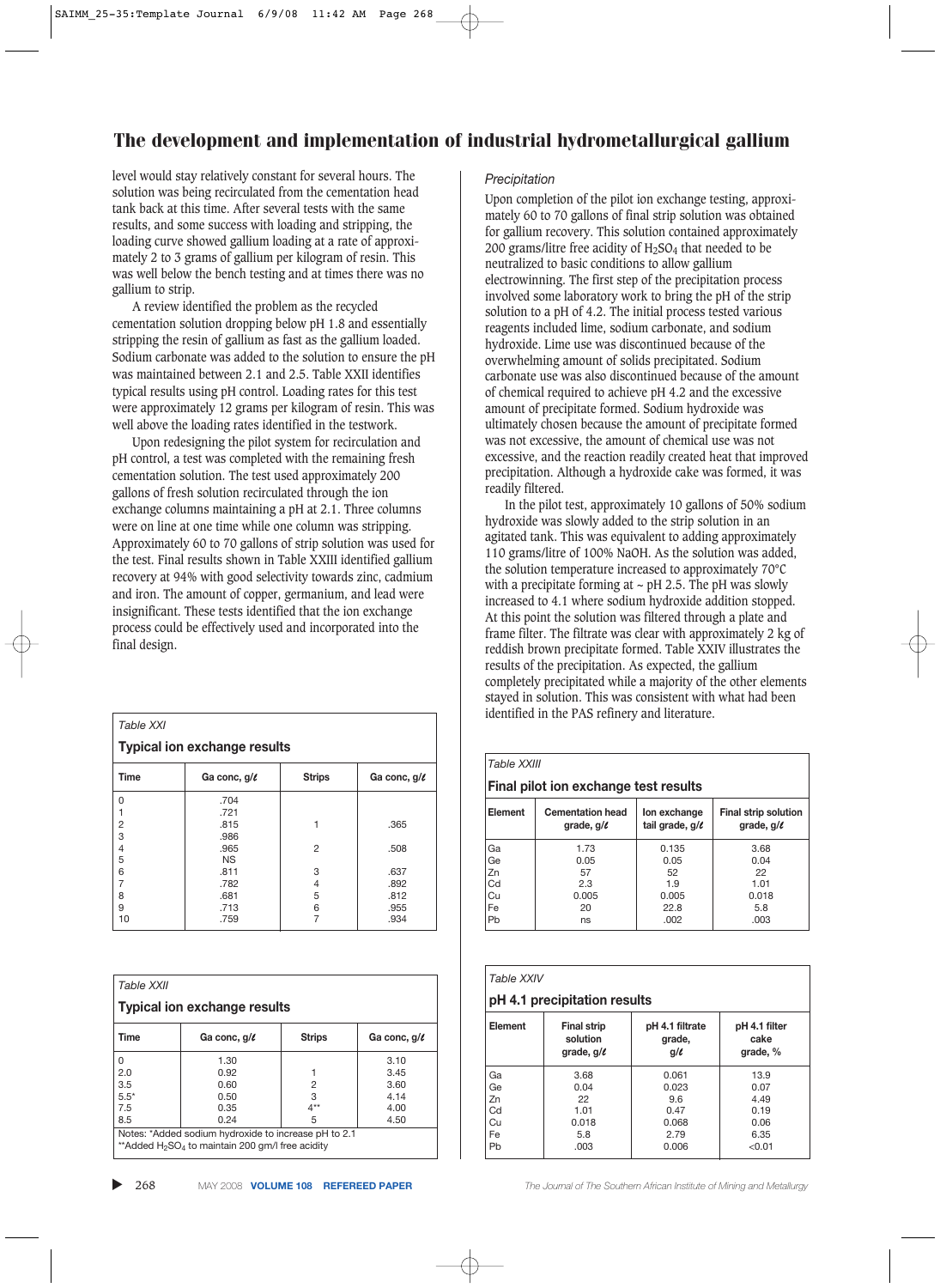The next step was to leach the gallium from the filter cake using a pH 13 sodium hydroxide solution. This would create a Ga electrowinning electrolyte. Initial leaching of the precipitate cake was at ambient temperature for one hour. The solution was filtered and assayed. The amount of solution used to bring the gallium back into solution was approximately 12 litres. The amount of precipitate obtained was 1.2 kilograms. Table XXV shows the results of the initial filter cake leaching. As expected, almost all the impurities were removed from the final electrowinning solution. Further tests increased the leaching time and temperature and removed the gallium level in the filter cake to below 0.5%.

#### *Electrowinning*

Electrowinning tests were conducted with a small rectifier using three  $7" \times 5"$  stainless steel plates. Two of the plates were used as anodes and one plate was used as a cathode. The parameters listed in Table XXVI were used. Two tests were run using 1 000 amps/square metre current density and all subsequent tests using 1 500 amps/square metre. Test 1 was run for 12 hours. Test 2 was run for 45 hours. Table XXVII outlines the results of the tests.

Upon completion of the testing, approximately 249 grams of gallium were obtained from the solutions. The current efficiency in the tests was approximately 27%. There was substantial gassing at both the anodes and cathodes. The cathode gassed until gallium started to form. Gallium formed as liquid balls on the cathode and dripped off the cathode. Minor amounts of zinc formed as dendrites. These dendrites broke from the cathode and floated in the solution. Filtering will be required to collect this material as it leaves the cell. Temperature was maintained using the joule heat from cell inefficiency. The solution temperature reached 35°C and

*Table XXV*

**pH 13 gallium IX strip solution precipitate releach**

| Element | pH 13 filter<br>cake<br>grade, % | <b>Final EW</b><br>solution<br>grade, $q/\ell$ | pH 13 filter<br>cake<br>grade, % |
|---------|----------------------------------|------------------------------------------------|----------------------------------|
| Ga      | 13.9                             | 18.1                                           | 8.0                              |
| Ge      | 0.07                             | < 0.010                                        | < 0.05                           |
| Zn      | 4.49                             | 0.328                                          | 16.7                             |
| Cd      | 0.19                             | 0.003                                          | 0.80                             |
| Cu      | 0.06                             | < 0.005                                        | 0.61                             |
| Fe      | 6.35                             | 0.004                                          | 28.20                            |
| Pb      | < 0.01                           | 0.002                                          | 0.08                             |
|         |                                  |                                                |                                  |

| Table XXVI                                   |                       |  |  |  |
|----------------------------------------------|-----------------------|--|--|--|
| Electrowinning test parameters               |                       |  |  |  |
| <b>Variables</b>                             | <b>Parameters</b>     |  |  |  |
| Current density, amps/m <sup>2</sup>         | 500-1000              |  |  |  |
| Cell voltage, volts<br>Current efficiency, % | 3.0<br>$25 - 50$      |  |  |  |
| Anode material                               | 2 ea-stainless        |  |  |  |
| Cathode material<br>Electrolyte, NaOH, g/e   | 1 ea-stainless<br>150 |  |  |  |
| Cell temperature, °C                         | 30                    |  |  |  |
| Flow rate, e/min                             | 2                     |  |  |  |

**The Journal of The Southern African Institute of Mining and Metallurgy <b>VOLUME 108 REFEREED PAPER** MAY 2008 269 **4** 

remained there during both tests. Upon increase of the temperature, a precipitate formed. Table XXVIII is an elemental analysis of the electrowinning precipitate. Small amounts of gallium found in this material were from the electrowon gallium being pumped into the collection tank and collected with the precipitate. This precipitate was a lead hydroxide and is only sparing soluble in low temperature and insoluble at elevated temperatures. This material would be ultimately added back to the HAL.

Both precipitation and electrowinning testing went as expected. The final flowsheet will recycle most of the materials from this section to ensure maximum recovery from the final plant.

### *General testing issues*

Testing of the gallium pilot was designed to review the ion exchange capabilities of the resin, prove the validity of previous work, and prove the validity of the U.S. Bureau of Mines testwork. Although several tests were run on the material available and a number of problems were worked out of the system, only one HAL batch was completed due to the environmental issues associated with doing a hot acid leach at Clarksville and the Bevill implications. Although all the piloting work results were similar or exactly as the bench-scale predicted and previous work predicted, some unforeseen problems might arise in the full-scale plant because of the small scale of the test work.

### *Proposed flowsheet*

The proposed flowsheets for gallium recovery were developed based on previous and current verification test work and are similar to that of the Bureau of Mines**41**. The main changes to the flowsheets from previous work include the switch to hot acid leaching and the change to ion exchange from solvent extraction.

### *Table XXVII* **Electrowinning test results Element** | Test 1 head,  $g/\ell$  | Test 1 tails,  $g/\ell$  | Test 2 tails,  $g/\ell$ Ga | 18.1 | 13.4 | 3.31 Ge <0.010 <0.010 <0.010 Zn 0.33 0.19 0.06 Cd | 0.003 | 0.003 | 0.001 Cu  $\begin{array}{|c|c|c|c|c|}\n\hline\n\text{Cu} & & \text{<0.005} & & \text{<0.005} \\
\hline\n\text{Fe} & & & 0.004 & & 0.002 & & 0.003 \\
\hline\n\end{array}$ Fe 0.004 0.002 0.003 Pb 0.002 0.001 0.001

| Table XXVIII<br><b>EW Precipitate Analysis</b> |                                                         |  |  |  |
|------------------------------------------------|---------------------------------------------------------|--|--|--|
| Element                                        | EW Precipitate, %                                       |  |  |  |
| Ga<br>Ge<br>Zn<br>Cd<br>Сu<br>Fe<br>Pb         | 0.72<br>< 0.05<br>2.52<br>0.04<br>0.08<br>3.91<br>64.50 |  |  |  |

**P a p e r**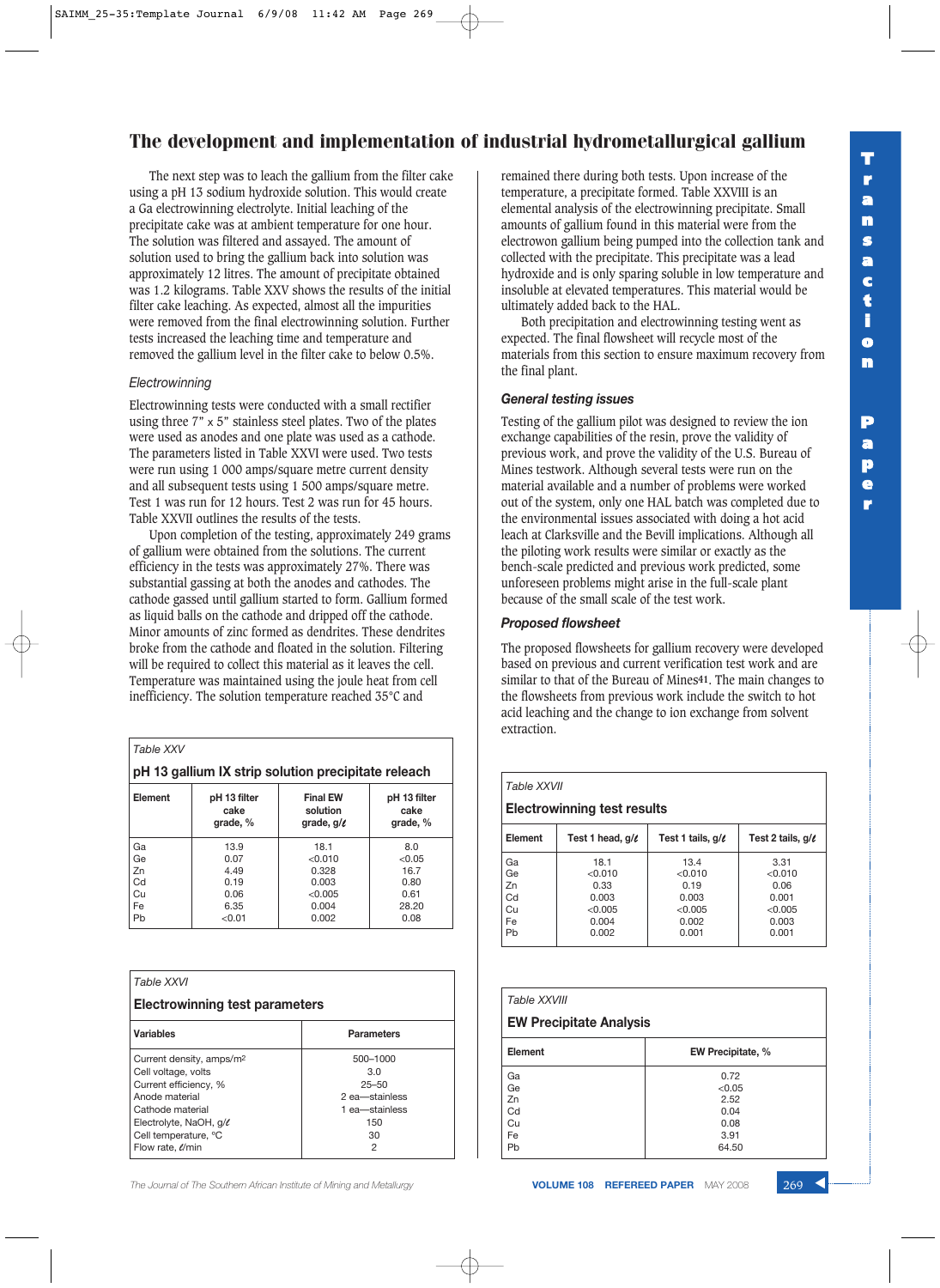### **Conclusion**

Based on information previously identified and data confirmed through lab and pilot-scale testing, an acidic leach ion exchange gallium recovery plant could be engineered and installed to recover gallium and germanium. For treatment of 5 000 tons per year of feed, the CAPEX was estimated in 2003 to be \$5 M USD and the OPEX to be \$55 USD/kg of Ga produced.

### **References**

- **1.** HOFFMANN, J.E. Advances in the Extractive Metallurgy of Selected Rare and Precious Metals, *JOM*, April 1991, pp. 18–23.
- **2.** MIHAYLOV, I. *et al.* Gallium Solvent Extraction in Hydrometallurgy : An Overview, *Hydrometallurgy*, vol. 28, 1992, pp. 13–27.
- **3.** OLSEN, T.M. *et al.* Gallium and Germanium Extraction from a Primary Source, *Proceedings '88, 18th Hydromet*. Meeting of CIM, May 1988, Paper 12, pp. 1–16.
- **4.** HWA YOUNG LEE *et al.* Process for Recovery of Gallium from Zinc Residues, *Trans IMM*, C, vol. 103, Jan-April, 1994, pp. 76–79.
- **5.** WARDELL, M. P. *et al.* Acid Leaching Extraction of Ga and Ge, *JOM*, June 1987, pp. 39–41.
- **6.** HARBUCK, D.D. *et al.* Sulfuric Acid Leaching of a Germanium-Gallium Ore, *Min. Eng.*, Nov. 1991, pp. 1361–1364.
- **7.** ALFONSO DE MAGALHAES, M.E. *et al.* Recovery Gallium from Residual Bayer Process Liquors, *JOM*, June 1991, pp. 37–39.
- **8.** HARBUCK, D.D. *et al.* Optimization of Gallium and Germanium Extraction from Hydrometallurgical Zinc Residue Light Metals, 1989, pp. 984–989.
- **9.** TIAN RUNG-CANG, *et al.* New Technology for Indium, Germanium and Gallium Recovery in an Electrolytic Zinc Plant, *Mineral Processing and Extractive Metallurgy*, IMM, Kunming, Nov. 1984, pp. 615–624.
- **10.** ZUOREN HUANG. The Recovery of Silver and Scarce Elements at Zhuzou Smelter, *Lead Zinc '90*, pp. 239–250.
- **11.** KRAMER, D.A. *Gallium and Gallium Arsenide: Supply, Technology and Uses*, IC 9208, 1988, US Bur. Mines.
- **12.** THAILI ZHOU, *et al.*, Recovering Tin, Ge and Ga for Zinc Residues, *JOM*, June 1989, pp 36–40.
- **13.** SCHEPPER, A.D. Liquid-Liquid Extraction of Gallium by TBP, *Hydrometallurgy* 4, 1979, pp. 285–290.
- **14.** BAUTISTA, R.G. Gallium Metal Recovery, *JOM*, June 1989, pp. 30–31.
- **15.** ROSI, F.D. A Survey of a Market, Supply and Availability of Gallium, *Materials & Society*, vol. 4, no. 3, 1980, pp. 349–365.
- **16.** KATRAK, F.E. *et al.* Gallium : Long-Run Supply, *JOM*, Sept. 1981, pp. 33–36.
- **17.** Roskill 1986, Gallium, Occurrence and Production, pp. 2–12, pp. 60–85.
- **18.** PETKOF, B. Gallium Preprint from Bulletin 675, US Bur. of Mines, 1985.
- **19.** ABE, H. *et al*. Recovery of Gallium and Indium at Dowa Mining, *Joint MMIJ-AIME Meeting*, 1980, Tokyo, pp. 65–76.
- **20.** OLSEN, M. *et al*. Gallium and Germanium Extraction from the Apex Mine Ore "Precious and Rare Metals Technologies", *Process Metallurgy 5*, Torma/Gundiler, 1989, pp. 531–545.
- **21.** JACOBSON, M. Special Features of Germanium and Gallium Supply and Demand, *Trans of IMM*, C, March, 1988, pp. 45–48.

▲ 270 MAY 2008 **VOLUME 108 REFEREED PAPER** *The Journal of The Southern African Institute of Mining and Metallurgy*

- **22.** CROWSON, P. *Mineral Handbook*, 1988-89: pp. 108–111;1990-91: pp. 107–110
- **23.** ANON. Metaleurop Sizes up for Strength and Flexibility, *MBM* June 1990, pp. 22–23.
- **24.** DEMARTHE, J.M. e*t al*. Recovery of Specialty Metals, Mainly Germanium and Indium, from Zinc Primary Smelting, *Lead-Zinc '90*, pp. 151–160.
- **25.** PLUNKERT, P.A. Germanium Preprint from Bulletin 675, US Bur. of Mines, 1985.
- **26.** HOFFMANN, J.E. Extraction and Refining of Germanium, *JOM*, June 1987, pp. 42–45.
- **27.** CRUMP, M.E. A New Source of Gallium—Geothermal Mud, *Australasian IMM*, 1995, pp. 163–167.
- **28.** ABISHEVA, Z.S. *et al.* Acid-extraction Technology of Rare Metals Recovery from Phosphorous Furnace, *Elsevier Applied Science for Society of Chemical Industry*, 1993, vol. 1, pp. 210–217.
- **29.** RODIER, D.D. An Overview of Silver and Trace Element Recovery Strategies in the Zinc Industry, *Lead-Zinc 90*, pp. 57–85.
- **30.** HANUSCH, K. Concentration of Germanium from Lead Production Slags. Part 1, *Erzmetall*, vol. 40, no. 6, June 1987, pp. 308–312.
- **31.** COLLINS, M.J. *et al*. Impurity Control and Disposal in Hydrometallurgical Processes, *24th CIM Hydrometallurgical Meeting*, Toronto, 21–24 August 1994. pp. 291–301.
- **32.** ABISHEVA, Z.S. *et al.* Development of Acid-extraction Process for Recovering Gallium from Fly Ash Produced by Coal Combustion., *Tsvetnye Metally*, no. 3, Mar. 1994, pp. 36–38.
- **33.** GRANT, R.M. Emerging Developments in Zinc Extraction Metallurgy., *Proceedings, 2nd international symposium on metallurgical processes for the year 2000 and beyond and the 1994 TMS Extraction and process metallurgy meeting*, San Diego, California, 20-23 September 1994., The Minerals, Metals and Materials Society, 1994. vol. II, pp. 125–149.
- **34.** KIKUCHI, S. Extraction and Separation of Gallium (III), Indium (III) and Aluminium (III) from Sulphuric Acid Solutions by Octylphenyl Phosphoric Acid in Benzene. *J. Min. Metall. Inst. Jpn.*, vol. 104, no. 1207, Sept. 1988, pp. 601–605.
- **35.** JUDIN, V.P. *et al.* Extraction Equilibria in the System GaCl<sub>3</sub>-AlCl<sub>3</sub>-HCl-H<sub>2</sub>O-Tributyl Phosphate, *Metall. Trans.* B, vol. 17B, no. 2, June 1986, pp. 259–265.
- **36.** WATANABE, H. *et al*. Extraction of Aluminum and Gallium from Basic Solutions Containing Organic Acid by High-molecular Weight Quaternary Ammonium Compound, *J. Min. Mater. Process. Inst. Jpn.*, vol. 106, no. 8, 1990, pp. 474–478.
- **37.** SHAOQUAN XU, *et al*. Extraction of Ga from In- and Ga-containing Zinc Blende Mine Treated by Goethite Method, *Rare Met.*, vol. 10, no. 2, Apr. 1991, pp. 129–132.
- **38.** HARBUCK, D.D. Gallium and Germanium Recovery from Domestic Sources, Rep. Invest. US Bur. Mines, no. 9419, 1992, 26 pp.
- **39.** ABISHEVA, Z.S. *et al*. Gallium Recovering from Unconventional Sources of Raw Materials, *Proceedings of the 6th international mineral processing symposium*, Kusadasi, Turkey, 24–26 September 1996, pp. 503–507.
- **40**. MIHAYLOV, I. *et al*. Gallium Solvent Extraction from Acidic Solutions with Octyl Phenyl Acid Phosphate (OPAP) Reagents, *Hydrometallurgy*, vol. 37, no. 2, Feb. 1995, pp. 221–234.
- **41.** JUDD, J.C. *et al*. Gallium Solvent Extraction from Sulphuric Acid Solutions Using OPAP, *Prepr. Soc. Min. Engrs.* AIME, 1990, pp. 90–147.